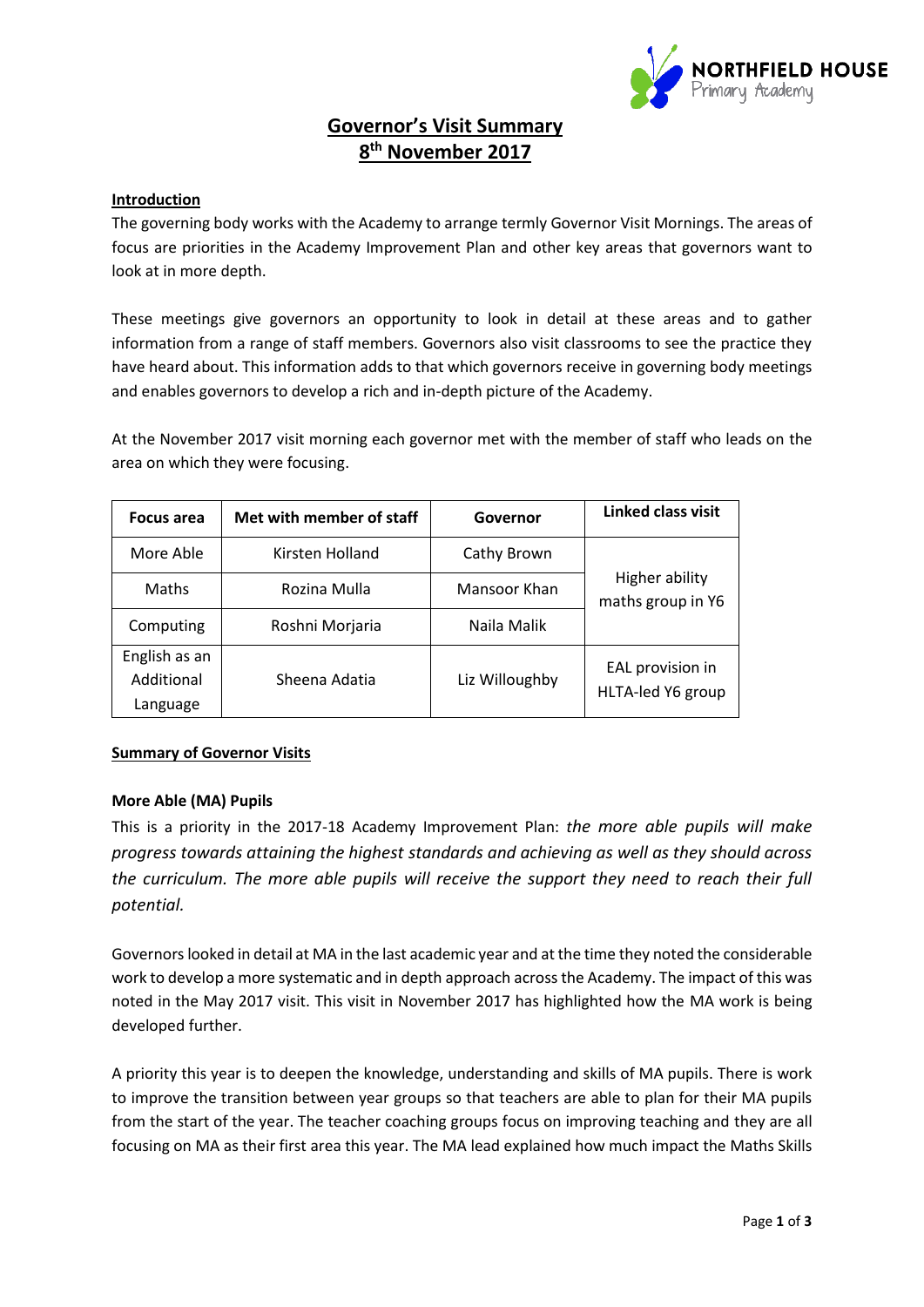Tests have had since being introduced in the Spring Term 2017. Considering MA, the tests enable teachers to identify when to give MA pupils activities to develop their mastery in the subject.

The MA lead is using education performance data to ensure that pupil progress is maintained. She identifies pupils who were previously working at greater depth but who are not currently and then discusses with the teacher the reasons for this and actions to improve progress.

A key priority across the Academy this year is to develop growth mindsets and this extends to challenging the MA pupils. The Trust Stretch and Challenge Group enables sharing of approaches and Trust moderation ensures robustness in assessment.

There is work going on now with teachers to ensure that MA pupils are accurately identified in the foundation subjects. This involves providing opportunities for pupils to show natural skills in each subject, for example, in the recent art exhibition on the theme of a place to live, every child produced a piece of art and this is being used in the identification of MA pupils in art. Northfield House already provides a rich array of enrichment opportunities and this is being developed further to provide enrichment for MA pupils in their subject.

The year 6 higher ability maths group which was observed was engaged in a very fast paced question and answer session on ordering mathematical operations and sequences with the teacher and were going onto work on their tables with the teacher supporting one group.

## **Maths**

The governor looked at a sample of maths books with the maths lead. The more able pupils exhibited very high standards of work and presentation. The weekly Maths Skills Tests in the books show how they enable the teacher to quickly identify areas of the curriculum that pupils have understood or are struggling with and so to plan effectively. There is still some work to do to ensure consistency of marking across the Academy.

A new Maths Journal was introduced this term to enable each pupil to record their learning. Each class now has a maths resource box which ensures that they are readily equipped with appropriate maths resources.

There is a parents' Maths Showcase event planned for January 2018.

#### **Computing**

The computing lead is new to the role this term and is developing her skills and attending relevant training. She has priorities around ensuring that technology is used throughout the curriculum, not just in computing lessons. She has conducted an initial survey of staff to establish how confident they are in delivering different aspects of the computing curriculum and this has resulted in a focus this term on developing staff ability around apps. The computing lead is researching apps that are appropriate to use in maths and English across the whole Academy. Secondary schools are being approached for support and the governor suggested seeking parents with appropriate skills to support.